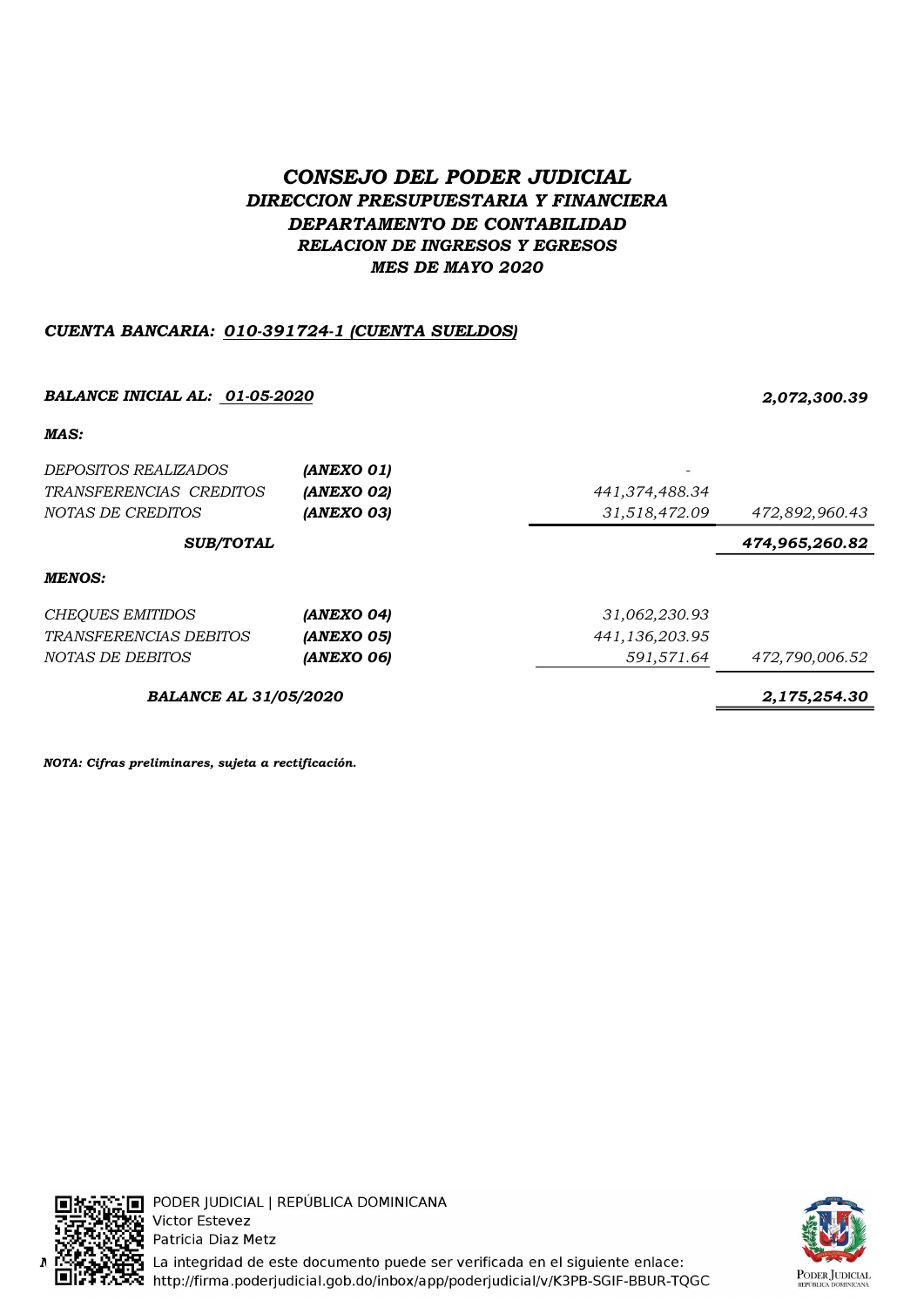# CONSEJO DEL PODER JUDICIAL DIRECCION PRESUPUESTARIA Y FINANCIERA DEPARTAMENTO DE CONTABILIDAD RELACION DE INGRESOS Y EGRESOS MES DE MAYO 2020

|                                         | <b>ANEXO 01</b>   |
|-----------------------------------------|-------------------|
|                                         |                   |
| <b>RELACION DE DEPOSITOS REALIZADOS</b> |                   |
| <b>MES DE MAYO 2020</b>                 |                   |
| ESCRIPCION                              | <b>VALOR RD\$</b> |
| TOTAL RD\$                              |                   |
|                                         |                   |
|                                         | <b>ANEXO 02</b>   |

#### MES DE MAYO 2020 RELACION DE TRANSFERENCIAS CREDITOS

| <b>FECHA</b>     | NUM. | <b>DESCRIPCION</b>                                        | <b>VALOR RD\$</b> |
|------------------|------|-----------------------------------------------------------|-------------------|
| 7/5/2020         | 203  | CONSEJO DEL PODER JUDICIAL                                | 390.74            |
| 7/5/2020         | 204  | CONSEJO DEL PODER JUDICIAL                                | 113,078.92        |
| 12/5/2020        | 205  | CONSEJO DEL PODER JUDICIAL                                | 39,638.05         |
| <i>20/5/2020</i> | 206  | COOPERATIVA NAC. SERV. MULT. DE SERVIDORES JUDICIALES INC | 111,990.26        |
| <i>21/5/2020</i> | 207  | CONSEJO DEL PODER JUDICIAL                                | 441,072,933.89    |
| 29/5/2020        | 208  | CONSEJO DEL PODE JUDICIAL                                 | 36,456.48         |
|                  |      | TOTAL RD\$                                                | 441,374,488.34    |

ANEXO 03

### RELACION NOTAS DE CREDITOS MES DE MAYO 2020

| <b>FECHA</b>     | NUM. | <b>DESCRIPCION</b>                          | <b>VALOR RDS</b> |  |
|------------------|------|---------------------------------------------|------------------|--|
| <i>12/5/2020</i> | 169  | **DOCUMENTO OUE ANULA AL DOC: CHO 126673 ** | 31, 322, 154.78  |  |
| <i>12/5/2020</i> | 170  | **DOCUMENTO OUE ANULA AL DOC: CHO 126054 ** | 3,177.12         |  |
| <i>12/5/2020</i> | 171  | **DOCUMENTO OUE ANULA AL DOC: CHO 126301 ** | 3,177.12         |  |
| <i>12/5/2020</i> | 172  | **DOCUMENTO OUE ANULA AL DOC: CHO 126321 ** | 6,141.00         |  |
| 12/5/2020        | 173  | **DOCUMENTO OUE ANULA AL DOC: CHO 126074 ** | 6.141.00         |  |
| <i>12/5/2020</i> | 174  | **DOCUMENTO OUE ANULA AL DOC: CHO 126055 ** | 21,878.83        |  |

FECHA NUM. DESCRIPCION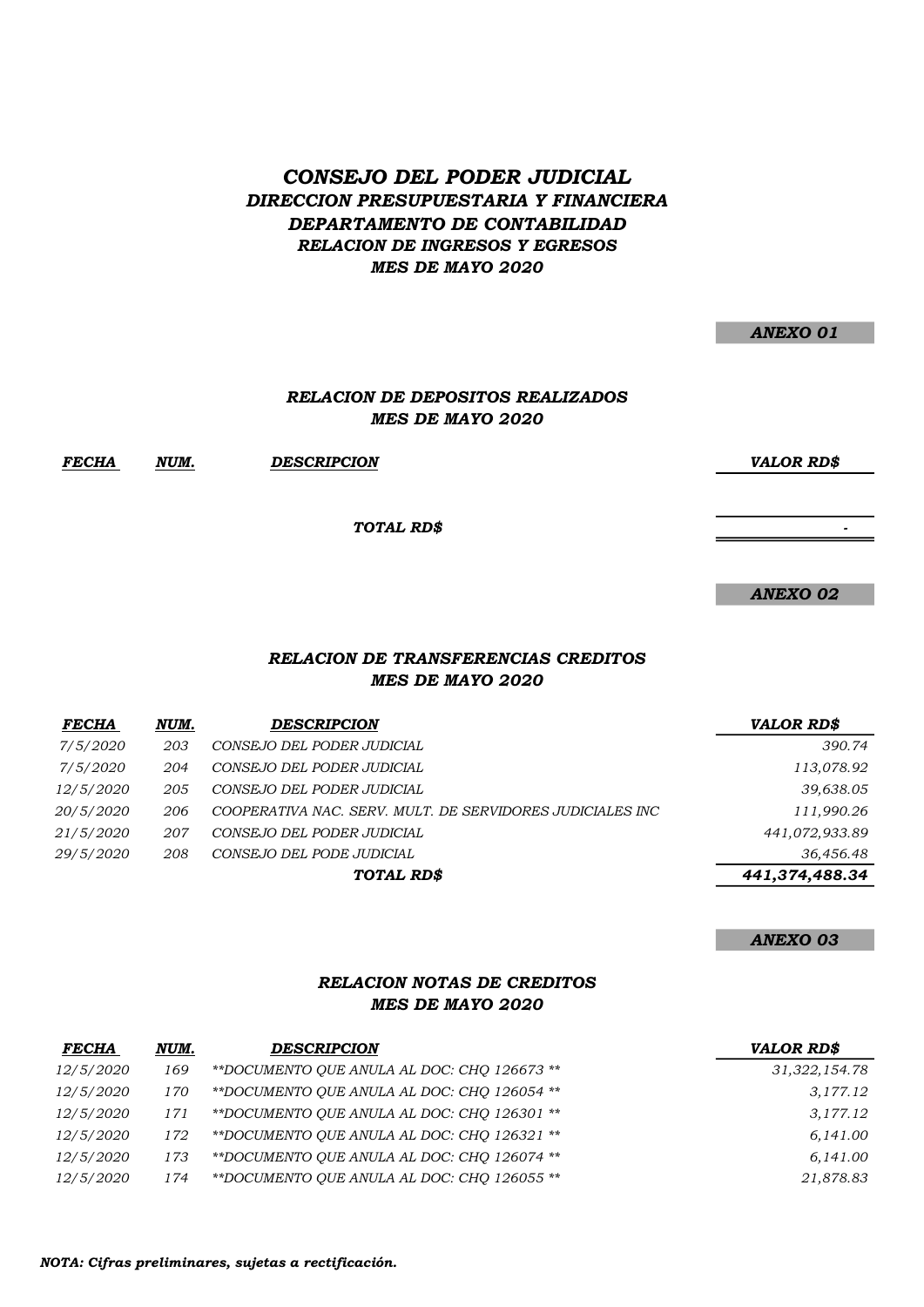|                  |     | TOTAL RD\$                                        | 31,518,472.09 |
|------------------|-----|---------------------------------------------------|---------------|
| 31/5/2020        | 185 | **DOCUMENTO OUE ANULA AL DOC: CHO 125278 **       | 6,141.00      |
| 31/5/2020        | 184 | **DOCUMENTO QUE ANULA AL DOC: CHO 125175 **       | 43.67         |
| 31/5/2020        | 183 | RETENCION EN BONO VACACIONAL (T/D1420), MAYO 2020 | 21,480.00     |
| <i>12/5/2020</i> | 182 | **DOCUMENTO OUE ANULA AL DOC: CHO 126386 **       | 5,752.90      |
| <i>12/5/2020</i> | 181 | **DOCUMENTO OUE ANULA AL DOC: CHO 126304 **       | 6,141.00      |
| <i>12/5/2020</i> | 180 | **DOCUMENTO OUE ANULA AL DOC: CHO 126371 **       | 3,741.00      |
| <i>12/5/2020</i> | 179 | **DOCUMENTO QUE ANULA AL DOC: CHO 126333 **       | 6,141.00      |
| 12/5/2020        | 178 | **DOCUMENTO QUE ANULA AL DOC: CHO 126314 **       | 6,141.00      |
| 12/5/2020        | 177 | **DOCUMENTO OUE ANULA AL DOC: CHO 126403 **       | 39,170.92     |
| <i>12/5/2020</i> | 176 | **DOCUMENTO OUE ANULA AL DOC: CHO 126157 **       | 39,170.92     |
| <i>12/5/2020</i> | 175 | **DOCUMENTO QUE ANULA AL DOC: CHO 126302 **       | 21,878.83     |

ANEXO 04

#### RELACION DE CHEQUES EMITIDOS MES DE MAYO 2020

| <b>FECHA</b>     | NUM.             | <b>BENEFICIARIO</b>                      | <b>VALOR RDS</b> |
|------------------|------------------|------------------------------------------|------------------|
| <i>27/5/2020</i> |                  | 126674 CARLOS M. MENDEZ L.               | 9,000.00         |
| <i>27/5/2020</i> |                  | 126675 CONSEJO DEL PODER JUDICIAL        | 284,884.49       |
| <i>29/5/2020</i> |                  | 126676 COLECTOR DE IMPUESTOS INTERNOS    | 30,764,462.58    |
| <i>29/5/2020</i> |                  | 126677 FONDO DE PENSIONES Y JUBILACIONES | 3,883.86         |
|                  | <b>TOTAL RDS</b> |                                          | 31,062,230.93    |

#### ANEXO 05

## RELACION DE TRANSFERENCIAS DEBITOS MES DE MAYO 2020

| <b>FECHA</b>     | NUM. | <b>DESCRIPCION</b>                              | <b>VALOR RD\$</b> |
|------------------|------|-------------------------------------------------|-------------------|
| 5/5/2020         | 1407 | BENEFICIARIAS MANUTENCION                       | 7,000.00          |
| 19/5/2020        | 1408 | COLECTOR DE IMPUESTOS INTERNOS                  | 31, 322, 154.78   |
| 19/5/2020        | 1409 | <b>EMPLEADOS</b>                                | 75,643.04         |
| 20/5/2020        | 1410 | <i><b>INSTITUTO DE AUXILIOS Y VIVIENDAS</b></i> | 75.00             |
| 20/5/2020        | 1411 | FONDO DE PENSIONES Y JUBILACIONES               | 2,982.43          |
| <i>22/5/2020</i> | 1412 | <b>JUECES PENSIONADOS PLENO SCJ</b>             | 7,379,550.26      |
| <i>22/5/2020</i> | 1413 | PERSONAL DE PENSION POR HACIENDA                | 1,279,635.64      |
| <i>22/5/2020</i> | 1414 | <b>JUECES, FUNCIONARIOS Y EMPLEADOS</b>         | 308,874,114.90    |
| 22/5/2020        | 1415 | <b>EMPLEADOS</b>                                | 186,624.97        |
| <i>22/5/2020</i> | 1416 | <b>MILITARES</b>                                | 11,774,579.19     |
| 26/5/2020        | 1417 | PERSONAL EN TRAMITE DE PENSION POR HACIENDA     | 168,652.64        |
| 26/5/2020        | 1418 | CONSEJO DEL PODER JUDICIAL                      | 680,136.95        |
| <i>27/5/2020</i> | 1419 | MILITARES POST CIERRE                           | 172,384.88        |
| 27/5/2020        | 1420 | <b>EMPLEADOS</b>                                | 22,490,500.01     |
|                  |      |                                                 |                   |